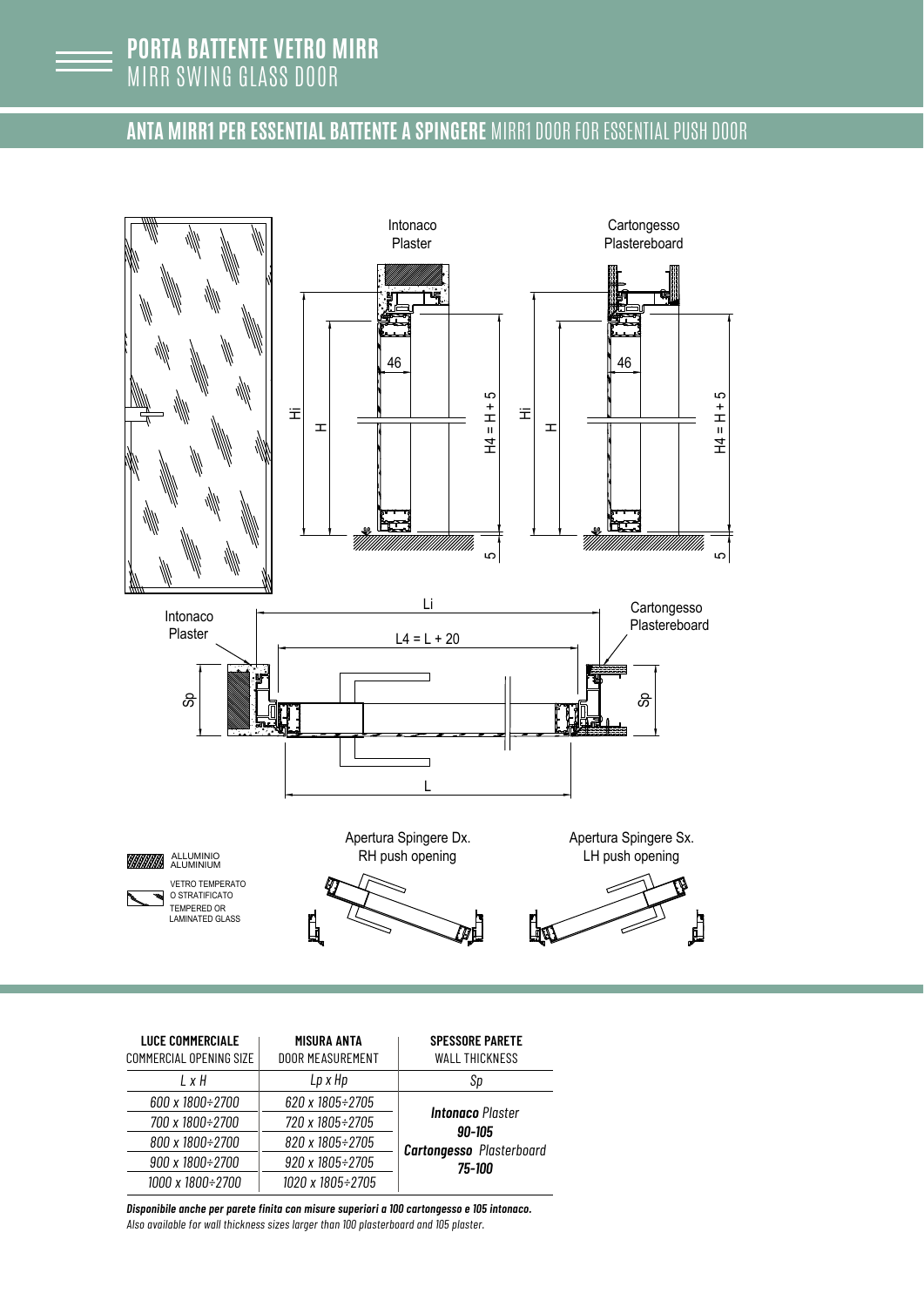## **ANTA MIRR1 PER ESSENTIAL BATTENTE A TIRARE** MIRR1 DOOR FOR ESSENTIAL PULL DOOR



| <b>LUCE COMMERCIALE</b><br><b>COMMERCIAL OPENING SIZE</b> | MISURA ANTA<br>DOOR MEASUREMENT | <b>SPESSORE PARETE</b><br><b>WALL THICKNESS</b>                      |
|-----------------------------------------------------------|---------------------------------|----------------------------------------------------------------------|
| $1 \times H$                                              | Lp x Hp                         | Sp                                                                   |
| 600 x 1800÷2700                                           | 620 x 1805÷2705                 |                                                                      |
| 700 x 1800÷2700                                           | 720 x 1805÷2705                 | <b>Intonaco</b> Plaster<br>90-105<br><b>Cartongesso</b> Plasterboard |
| 800 x 1800÷2700                                           | 820 x 1805÷2705                 |                                                                      |
| 900 x 1800÷2700                                           | 920 x 1805÷2705                 | 75-100                                                               |
| 1000 x 1800÷2700                                          | 1020 x 1805÷2705                |                                                                      |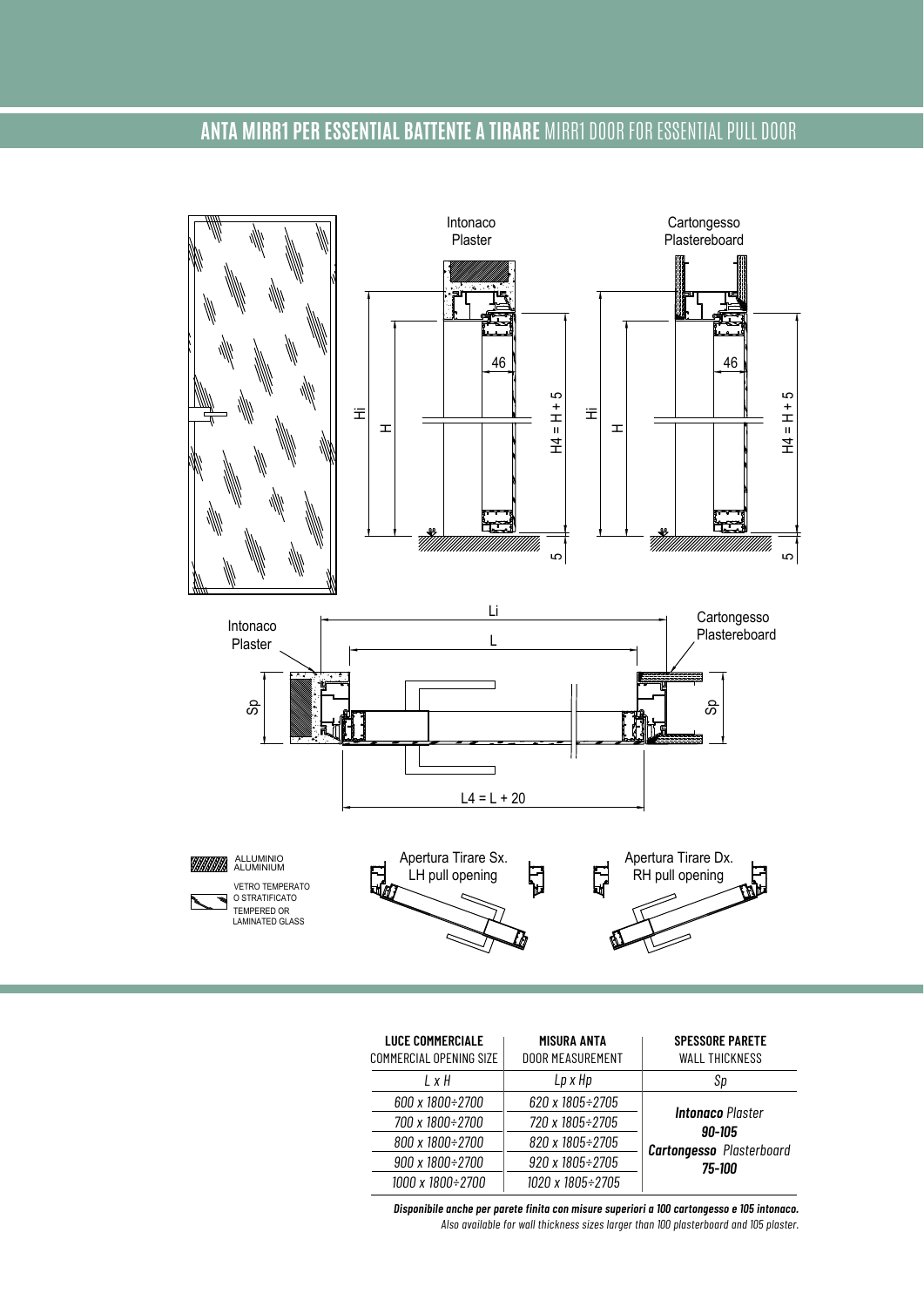## **ANTA MIRR2 PER ESSENTIAL BATTENTE A SPINGERE** MIRR2 DOOR FOR ESSENTIAL PUSH DOOR



| <b>LUCE COMMERCIALE</b> | MISURA ANTA                 | <b>SPESSORE PARETE</b>                                                         |
|-------------------------|-----------------------------|--------------------------------------------------------------------------------|
| COMMERCIAL OPENING SIZE | <b>DOOR MEASUREMENT</b>     | <b>WALL THICKNESS</b>                                                          |
| $1 \times H$            | Lp x Hp                     | Sp                                                                             |
| 600 x 1800÷2700         | 620 x 1805÷2705             |                                                                                |
| 700 x 1800÷2700         | 720 x 1805÷2705             | <b>Intonaco</b> Plaster<br>90-105<br><b>Cartongesso</b> Plasterboard<br>75-100 |
| 800 x 1800÷2700         | 820 x 1805÷2705             |                                                                                |
| 900 x 1800÷2700         | $920 \times 1805 \div 2705$ |                                                                                |
| 1000 x 1800÷2700        | 1020 x 1805÷2705            |                                                                                |